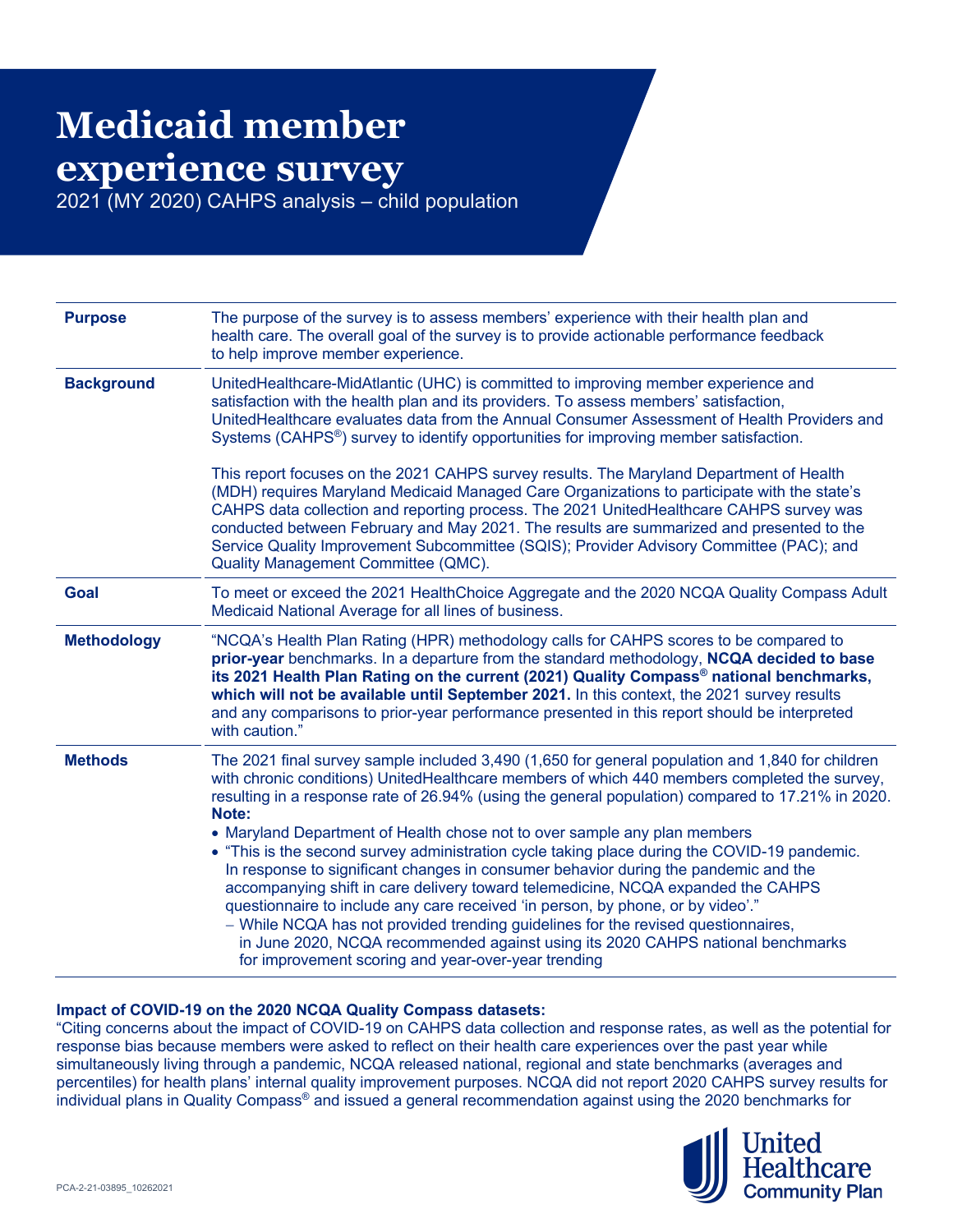improvement scoring and year-over-year trending. **In this context, the 2021 survey results and any comparisons to prior-year performance benchmarks presented in this report should be interpreted with caution."**

## **UnitedHealthcare 2021 rates compared to 2020 Quality Compass and 2021 HealthChoice aggregate**

**Note: "Because NCQA recommended against using the 2020 benchmarks for improvement scoring and yearover-year trending, comparisons of the 2021 results to these benchmarks should be made with caution."**

**Note: +** = UnitedHealthcare 2021 rate is above UnitedHealthcare 2020 Rate/2020 Quality Compass/2021 HealthChoice Aggregate **-** = UnitedHealthcare 2021 rate is below UnitedHealthcare 2020 Rate/2020 Quality Compass/2021 HealthChoice Aggregate

| <b>Composite measure</b>                                           | 2020<br><b>UHC</b> rate | 2021<br><b>UHC</b> rate | 2020 Quality<br><b>Compass national</b><br>average: All LOBs | 2021<br><b>HealthChoice</b><br>aggregate |  |
|--------------------------------------------------------------------|-------------------------|-------------------------|--------------------------------------------------------------|------------------------------------------|--|
| <b>Global rating questions</b>                                     |                         |                         |                                                              |                                          |  |
| Rating of all health care                                          | $90.7%+$                | 92.4%                   | 88.0%+                                                       | 89.8%+                                   |  |
| Rating of health plan                                              | $87.1%$ +               | 88.0%                   | 86.5%+                                                       | 85.9%+                                   |  |
| Personal doctor                                                    | $92.7%+$                | 97.8%                   | $90.8%+$                                                     | $90.6%+$                                 |  |
| Specialist seen most often                                         | $90.7% -$               | 82.0%                   | 87.0%-                                                       | 86.1%-                                   |  |
| <b>Patient experience</b>                                          |                         |                         |                                                              |                                          |  |
| <b>Getting needed care</b>                                         | $87.3% -$               | 84.3%                   | 86.0%-                                                       | $81.1% +$                                |  |
| • Q10. Ease of getting needed care                                 | $91.2% -$               | 84.3%                   | $91.2% -$                                                    | 88.7%-                                   |  |
| • Q41. Ease of seeing a specialist                                 | 83.3%-                  | 72.6%                   | 79.7%-                                                       | 74.7%-                                   |  |
| <b>Getting care quickly</b>                                        | $91.6%+$                | 97.5%                   | $90.5%$ +                                                    | 82.9%+                                   |  |
| • Q4. Ease of getting urgent care                                  | 98.9%-                  | 91.6%                   | $92.5% -$                                                    | $86.3%+$                                 |  |
| • Q6. Ease of getting checkup or routine care                      | $97.3% -$               | 83.3%                   | 88.7%-                                                       | 79.5%-                                   |  |
| <b>Additional measures</b>                                         |                         |                         |                                                              |                                          |  |
| <b>How well doctor communicates</b>                                | $97.1% -$               | 91.7%                   | $95.2% -$                                                    | $92.1% -$                                |  |
| • Q27. Doctor explained things                                     | $97.7% -$               | 90.8%                   | $95.5% -$                                                    | $92.0\%$ -                               |  |
| • Q28. Doctor listened carefully                                   | 98.3%-                  | 94.3%                   | 96.3%-                                                       | $94.4% -$                                |  |
| • Q29. Doctor showed respect                                       | 98.8%-                  | 93.9%                   | $97.1% -$                                                    | $95.4% -$                                |  |
| • Q32. Doctor spent enough time                                    | 93.7%-                  | 87.7%                   | $91.8% -$                                                    | 86.4%+                                   |  |
| <b>Customer service</b>                                            |                         |                         |                                                              |                                          |  |
| <b>Customer service</b>                                            | $92.3% -$               | 83.7%                   | 88.8%-                                                       | 86.8%-                                   |  |
| • Q45. Customer service provided information/help                  | $91.3% -$               | 77.5%                   | 83.7%-                                                       | 80.9%-                                   |  |
| • Q46. Customer service was courteous/respectful                   | $93.4% -$               | 90.0%                   | $93.7% -$                                                    | 92.8%-                                   |  |
| <b>Coordination of care</b>                                        |                         |                         |                                                              |                                          |  |
| <b>Coordination of care</b>                                        | $91.0\%$ -              | 81.5%                   | 86.0%-                                                       | $81.4%+$                                 |  |
| <b>Children with chronic condition measures</b>                    |                         |                         |                                                              |                                          |  |
| <b>Access to prescription medications</b>                          | 89.4%-                  | 88.6%                   | $91.2% -$                                                    | $91.1% -$                                |  |
| <b>Access to specialized service</b>                               | 73.8%-                  | 64.5%                   | 74.4%-                                                       | $71.5% -$                                |  |
| <b>Getting needed information</b>                                  | 90.8%-                  | 85.7%                   | $93.0\%$ -                                                   | $87.7% -$                                |  |
| <b>Personal doctor who knows child</b>                             | 93.0%-                  | 87.5%                   | $91.5% -$                                                    | 88.8%-                                   |  |
| <b>Coordination of care for children</b><br>with chronic condition | 76.9%-                  | 67.4%                   | 76.3%-                                                       | 70.9%-                                   |  |